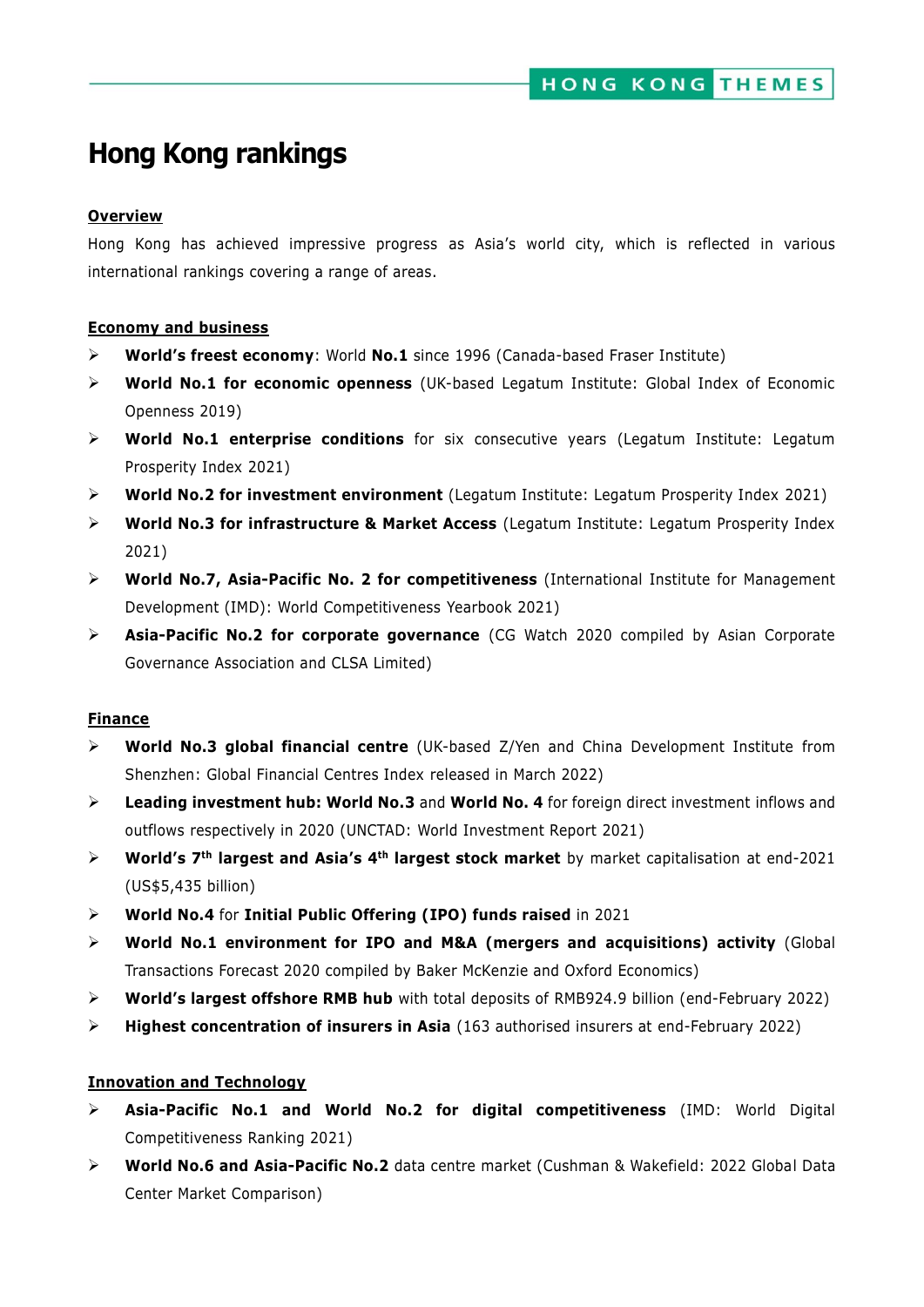- **World No.1** lowest taxed data centre market (Cushman & Wakefield: 2022 Global Data Center Market Comparison)
- **World No.5 and Asia-Pacific No.1** hub for development of new technology (Smart Centres Index by UK-based Z/Yen released in November 2021)
- **Asia-Pacific No.2 and World No.3 for digital intelligence** (Digital Intelligence Index 2020 complied by US-based The [Fletcher School at Tufts University](https://www.facebook.com/fletcherschool/?fref=mentions&__xts__%5B0%5D=68.ARBcTLwdzOlpJ-8oplIuAxkF4v0dlM6z3GNtrUF0tKkZHqp3rpJLoDniVLXMNnZTVV-iaTU9zq_Qlq2IQ9G1uG7VY_1ztj-6QjSliuvqBtNjcmWRskHMgg2a64pSeg5N4ZeZLqG3dV_ztDrHrstTLLTc5MNnYu3au5DzqtYjopY9c3YbFsIpLCXdOYzmBD6p0FF0m6E9QujKHAhSaff607KWu5wS_TJ9rB75hmXID9sZkR4YATln1Qc9tQPdYewGYDyj2_wb9RbIuHiy0wyjosTmECnG95InXDakDbyhoE_iTl8TJ0e6N9SuogvzBBn0ZWmrtCxtK__eeFtyBQdAR_IOLC0_vHFfaPpez6swE6Pxyv9R1e1G8SlGTR3VcezsPt7OLnVE&__tn__=K-R) and Mastercard)
- **South East Asia & Oceania No.5 and World No.14 for innovation performance** (World Intellectual Property Organization: Global Innovation Index 2021)

# **Transport and infrastructure**

- **World No.1 air cargo hub** (Airports Council International: Air Cargo Traffic 2021)
- **World No.2 Airport for immigration service; World No.10 Top Airport** (Skytrax: 2021 Skytrax World Airport Awards)
- **World No.4 international maritime centre** (Xinhua and Baltic Exchange: 2021 Xinhua-Baltic International Shipping Centre Development Index)

# **Education and talent**

- **3 universities in World Top 50 & 2 universities in Top 10 in Asia**: Quacquarelli Symonds (QS) World University Rankings/ Asian University Rankings 2022: HKU (22<sup>nd</sup>/3<sup>rd</sup>), HKUST (34<sup>th</sup>/9<sup>th</sup>) and CUHK  $(39<sup>th</sup>$  in the world).
- **4 universities in World Top 100 & 3 among Top 10 in Asia**: Times Higher Education World University Rankings 2022/ Asia University Rankings 2021: HKU (30<sup>th</sup>/4<sup>th</sup>), CUHK (49<sup>th</sup>/7<sup>th</sup>), HKUST  $(66<sup>th</sup>/8<sup>th</sup>)$  and PolyU (91<sup>st</sup> in the world).
- **3 universities in World Top 10 most international universities**: Times Higher Education World University Rankings 2022: HKU  $(1^{st})$ , HKUST  $(3^{rd})$  and CUHK  $(9^{th})$ .
- **3 "young" universities in World Top 10**: The Times Higher Education Young University Rankings 2022: HKUST  $(3<sup>rd</sup>)$ , PolyU  $(5<sup>th</sup>)$  and CityU  $(10<sup>th</sup>)$ .
- **World Top 10 EMBA programmes**: Financial Times EMBA Ranking 2021: Kellogg-HKUST EMBA programme (No.2); EMBA-Global Asia, delivered jointly by Columbia Business School, London Business School and HKU (No.4). QS EMBA Rankings 2021 (Joint Programmes): Kellogg-HKUST EMBA programme (No.3).
- In 2021, The Economist rated the **HKU's MBA programme No.4 in Asia**.
- **World and Asia No.1 hotel and tourism school**: PolyU's School of Hotel and Tourism Management ranked top for the fifth consecutive year (ShanghaiRanking's Global Ranking of Academic Subjects 2021); and 1<sup>st</sup> in Asia (QS World University Rankings by Subject 2022).
- **EXECT Morld No. 2 and Asia No.1 for dentistry:** HKU's Faculty of Dentistry ranked 2<sup>nd</sup> in the world and 1<sup>st</sup> in Asia in QS World University Rankings by Subject 2022.
- **EXECT Morld No.6 and Asia No.1 for education:** HKU's Faculty of Education ranked 6<sup>th</sup> in Times Higher Education World Rankings by Subject 2022; and  $1<sup>st</sup>$  in Asia in QS World University Rankings by Subject 2022.
- **World No.10 and Asia No.1 for performing arts**: Hong Kong Academy for Performing Arts